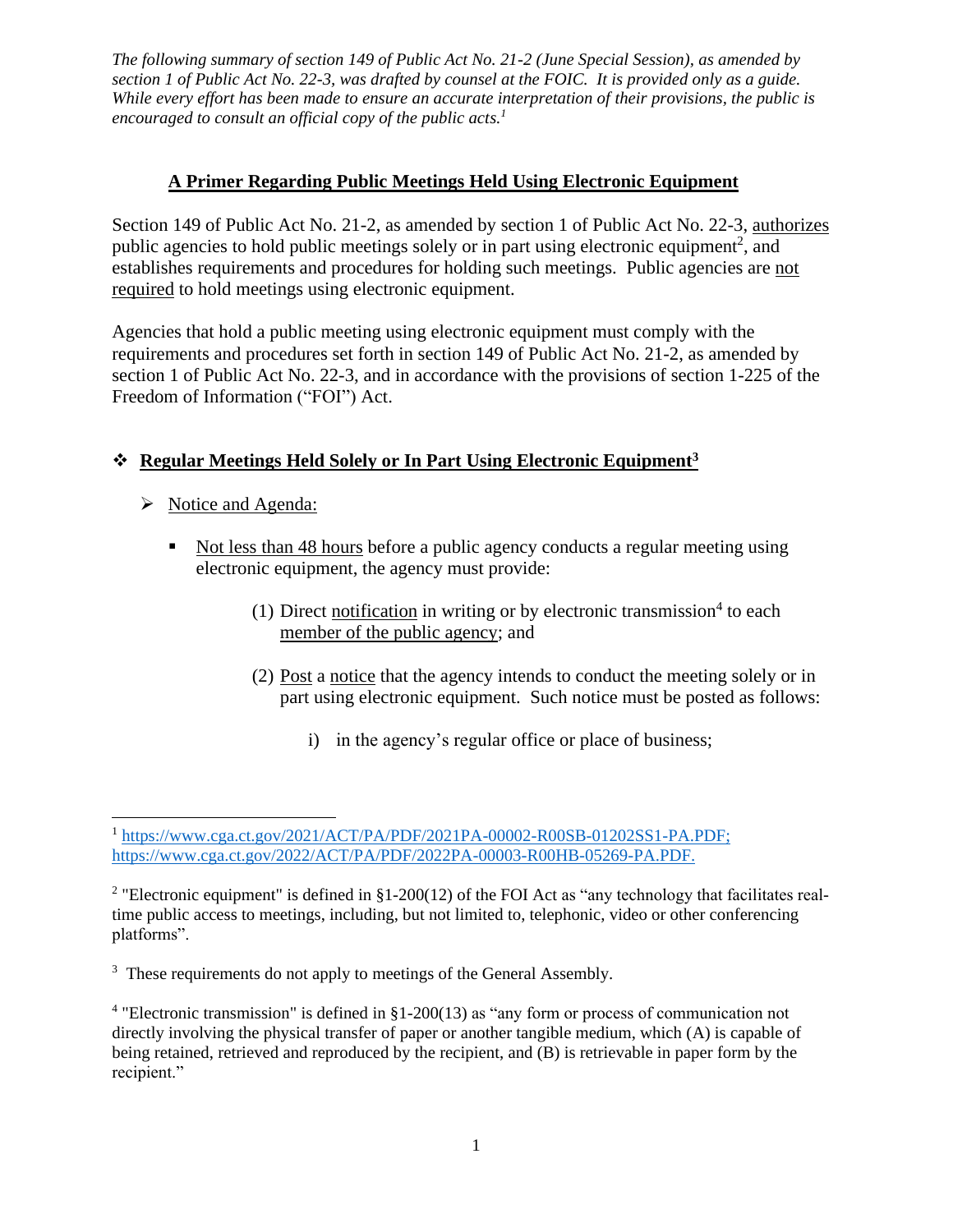- ii) in the office and on the website of the Secretary of the State for any state or quasi-public agency; in the clerk's office for any agency of a political subdivision of the state; or in the clerk's office for each municipal member of any multitown district or agency; and
- iii) on the agency's website, if available.
- Not less than 24 hours before a public agency conducts a regular meeting using electronic equipment, the agency must post a meeting agenda. Such agenda must be posted as follows:
	- i) in the agency's regular office or place of business;
	- ii) in the office and on the website of the Secretary of the State for any state or quasi-public agency; in the clerk's office for any agency of a political subdivision of the state; or in the clerk's office for each municipal member of any multitown district or agency; and
	- iii) on the agency's website, if available.
- $\blacksquare$  The notice and agenda must (1) be posted in accordance with the provisions of section 1-225 of the FOI Act and (2) include instructions for the public to attend and provide comment or otherwise participate in the meeting, if permitted.

#### ➢ **Additional Requirements for Regular Meetings Held** *Solely* **Using Electronic Equipment:**

- If a public agency intends to hold a regular meeting solely using electronic equipment, the agency must:
	- (1) Provide any member of the public, upon request, with a physical location and any electronic equipment necessary to attend the meeting in real-time.
		- a. Such request must be submitted in writing and not less than 24-hours prior to the meeting.
	- (2) Allow such individual the same opportunities to provide comment or otherwise participate in the meeting as would be afforded if the meeting was held in person, with the following exception:
		- a. The public agency is not required to adjourn or postpone a meeting if such person loses the ability to participate because of an interruption, failure or degradation of such person's connection to the meeting by electronic equipment.
	- (3) Record or transcribe the meeting, except for any portion of an executive session.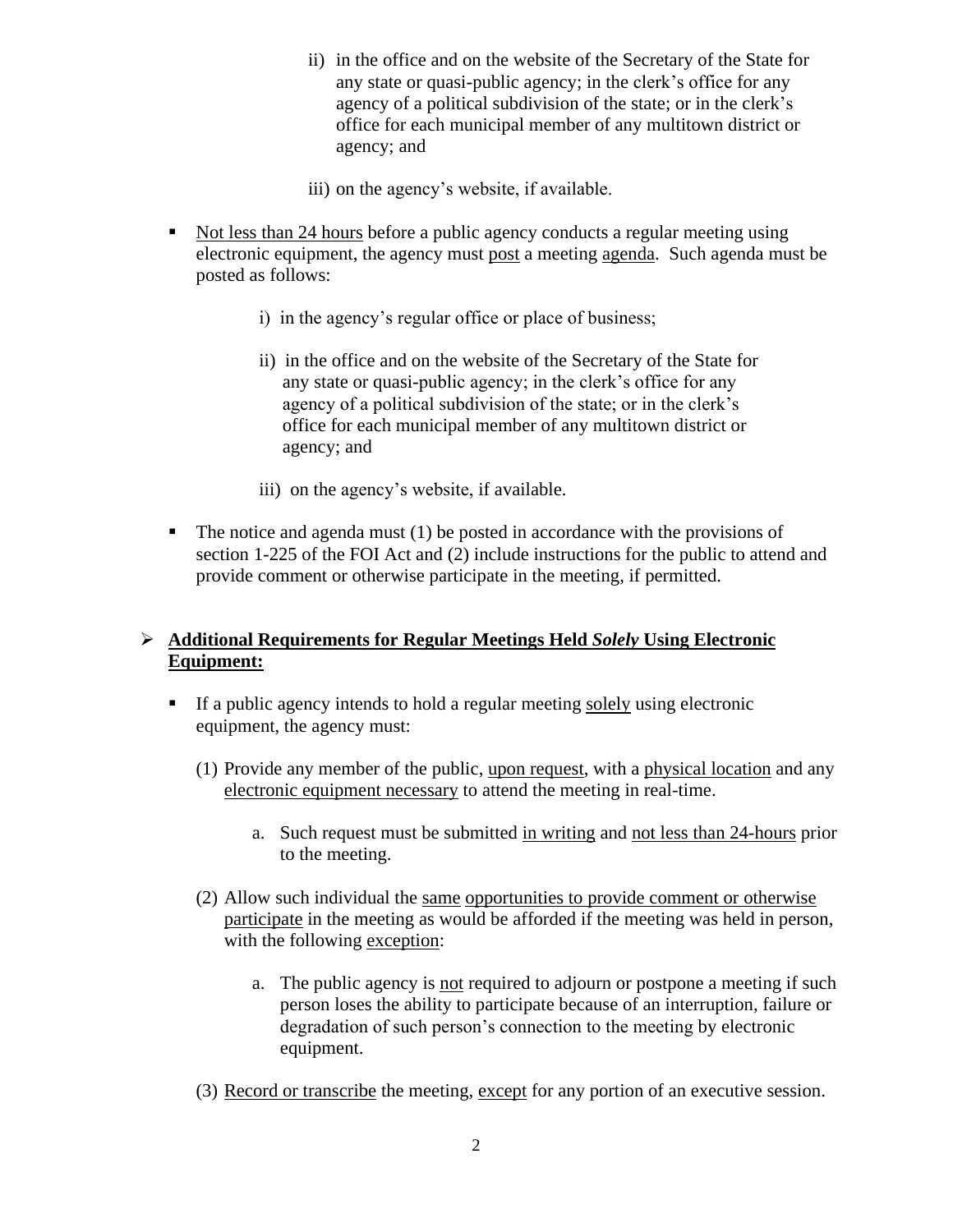- a. Any recordings or transcriptions must be posted on the agency's website and made available to the public to view, listen to and copy in the agency's office or regular place of business not later than 7 days after the meeting.
- b. Any recordings or transcriptions must be available to the public for at least 45 days after the meeting.
- (4) If a quorum of the members of a public agency attend a meeting by means of electronic equipment from the same physical location, permit members of the public to attend the meeting from that physical location.
- If a member of a public agency loses the ability to participate because of an interruption, failure or degradation of that member's connection to the meeting by electronic equipment, the public agency is not required to adjourn or postpone a meeting unless such member's participation is necessary to form a quorum.

# ❖ **Special Meetings Held Solely or in Part Using Electronic Equipment<sup>5</sup>**

- ➢ Notice and Agenda:
	- The notice and agenda must:
		- (1) Be posted not less than 24 hours prior to the special meeting in accordance with the provisions of section 1-225 of the FOI Act;
		- (2) Include whether the special meeting will be conducted solely or in part using electronic equipment; and
		- (3) Include instructions for the public to attend and provide comment or otherwise participate in the meeting, if permitted.

# ❖ **Votes Taken By Roll Call at Regular and Special Meetings Held Using Electronic Equipment:**

 $\triangleright$  Any vote taken at a meeting during which any member of the public agency participates using electronic equipment must be taken by roll call, unless the vote is unanimous.

#### ❖ **Minutes for Regular and Special Meetings Held Using Electronic Equipment:**

 $\triangleright$  The minutes for a meeting during which any member of the public agency participates using electronic equipment must list the members who attended the meeting in person and those members who attended the meeting using electronic equipment.

<sup>&</sup>lt;sup>5</sup> These requirements do not apply to public meetings of the General Assembly.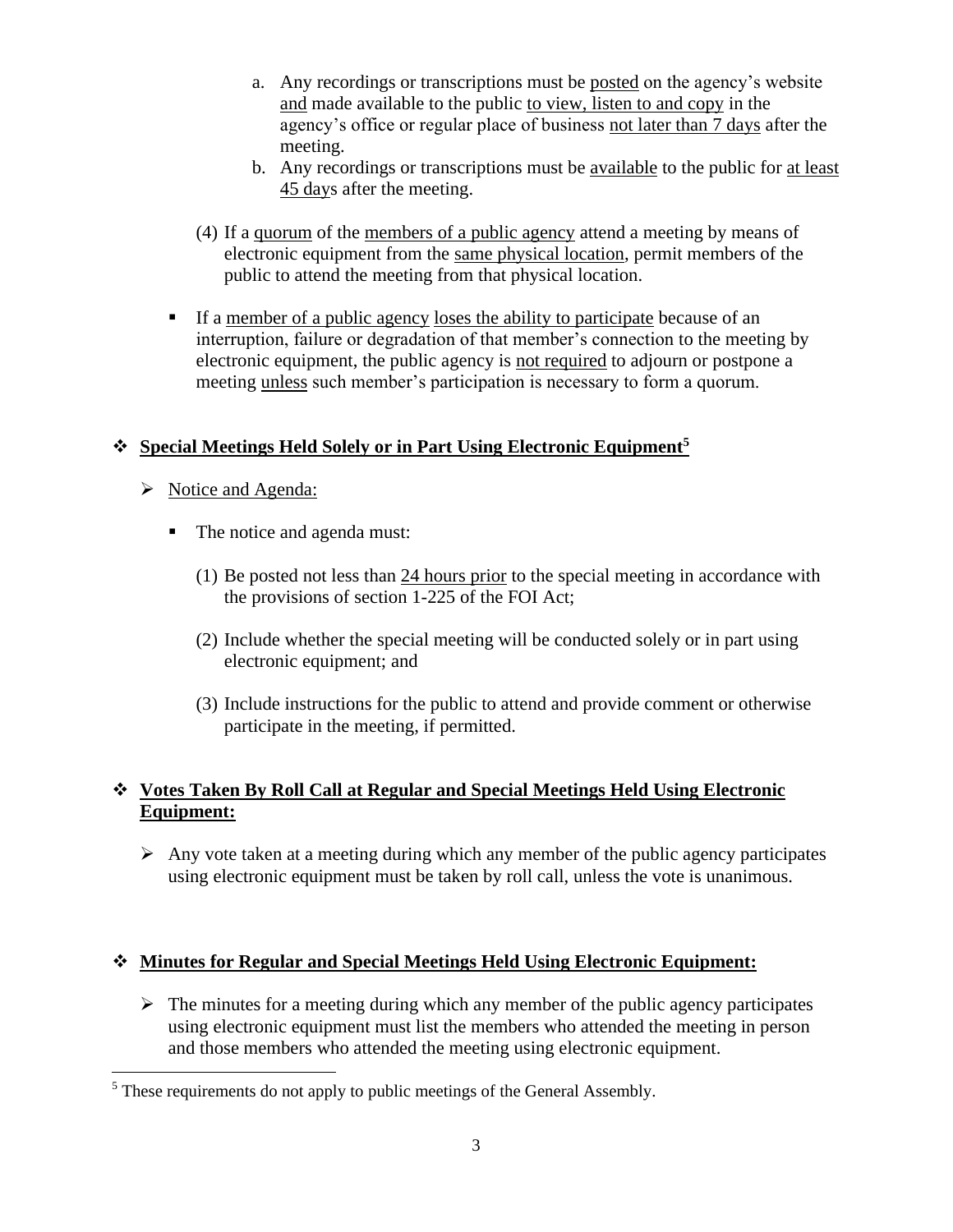$\triangleright$  The minutes must also be made available and posted in accordance with the provisions of section 1-225 of the FOI Act.

#### ❖ **Participation at Regular and Special Meetings Held Using Electronic Equipment:**

- ➢ Opportunity for Public to Comment or other Otherwise Participate:
	- A public agency is not required to offer members of the public who attend a meeting using electronic equipment the opportunity for public comment or other participation if such opportunity is not required for members of the public who attend a public meeting in person.

#### ➢ Requirement for Member of Public Agency and Public to Identify Self:

▪ Any member of a public agency or the public who participates orally in a meeting held using electronic equipment must make a "good faith effort" to state such person's name and title, if applicable, at the outset of each occasion that such person participates orally during an uninterrupted dialogue or series of questions and answers.

### ❖ **Interruption of Regular or Special Meeting Due to the Failure, Disconnection or Degradation of Electronic Equipment - Resumption of Meeting:**

- $\triangleright$  If a meeting is interrupted due to the failure, disconnection or, in the chairperson's determination, unacceptable degradation of electronic equipment, or if a member necessary to form a quorum loses the ability to participate due to the failure, disconnection or degradation of the member's connection, the public agency may resume the meeting in accordance with the following:
	- **•** The meeting may be resumed not less than 30 minutes and not more than 2 hours from the time of interruption or the chairperson's determination.
	- The meeting may be resumed:
		- (1) in person, if a quorum is present in person, or

(2) if a quorum is restored by means of electronic equipment, solely or in part by such equipment.

- If a meeting is resumed, then the public agency must:
	- (1) Restore electronic access to the public if such capability has been restored; and
	- (2) Post, if practicable, a notification on the agency's website of the expected time of resumption or of the adjournment or postponement of the meeting.